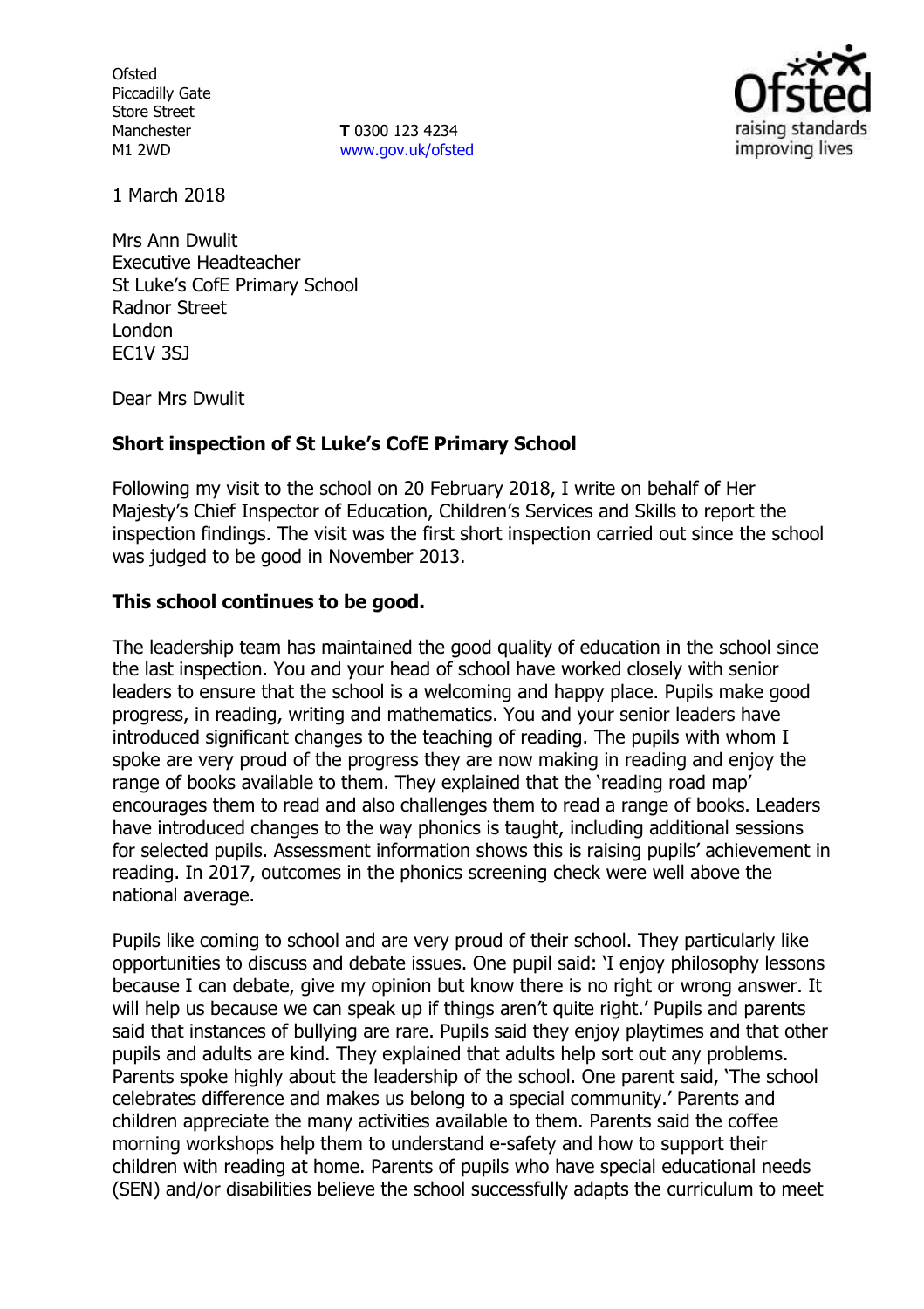

their children's needs.

You and your head of school have worked on the areas identified at the time of the previous inspection. You have provided training for teachers so they have improved their teaching and leaders sensitively provide feedback where necessary. Teachers have developed more opportunities for pupils to understand their targets. Pupils know how to improve their writing by using dictionaries, a thesaurus and peer assessment. They know their writing targets and work hard to achieve them. There remain some areas for further development, including challenge for boys and developing children's communication and language skills in the early years.

You, your senior leaders and staff are very well supported by a committed and reflective governing body. Together with your leadership team, they are highly ambitious for the school. Governors visit the school often and are well informed. You provide governors with detailed information which they carefully scrutinise. They assess the success of the federation with Moreland Community Primary School to ensure that standards are maintained. The diocesan primary adviser and local authority adviser provide challenge and support to the school.

# **Safeguarding is effective.**

The culture of safeguarding in the school is strong. The head of school, who is the designated safeguarding lead officer, along with leaders, has ensured that all safeguarding arrangements and records are of a high quality. Staff and governors receive annual training and regular updates about current safeguarding practice. All staff know how to recognise warning signs that a pupil may be at risk of harm and how to report their concerns. Records are comprehensive and show swift action is taken should the need arise. The head of school's knowledge of families and pupils ensures that pupils are safe and well supported. Leaders with specific safeguarding responsibilities work closely with outside agencies to safeguard pupils' well-being.

Pupils' safety is of paramount importance to all. Pupils report they feel safe in school and parents agree that they are safe. Pupils have a good understanding and knowledge of issues such as e-safety and speak confidently about the school's safeguarding team. They think school assemblies and class lessons on safeguarding help them recognise any dangers. Risk assessments are thorough and ensure that visits to places outside the school are safe and measures are in place to protect pupils from harm.

# **Inspection findings**

■ At the start of the inspection, we agreed the first line of enguiry would focus on leaders' actions to improve standards in communication and language for all children in Nursery and Reception. In 2017, assessments show that children made stronger progress in reading, writing and number than in this area. You and your leadership team have introduced changes to the teaching in early years. The teaching of traditional tales captures the children's imagination and they enjoy listening to the stories, retelling them and acting them out.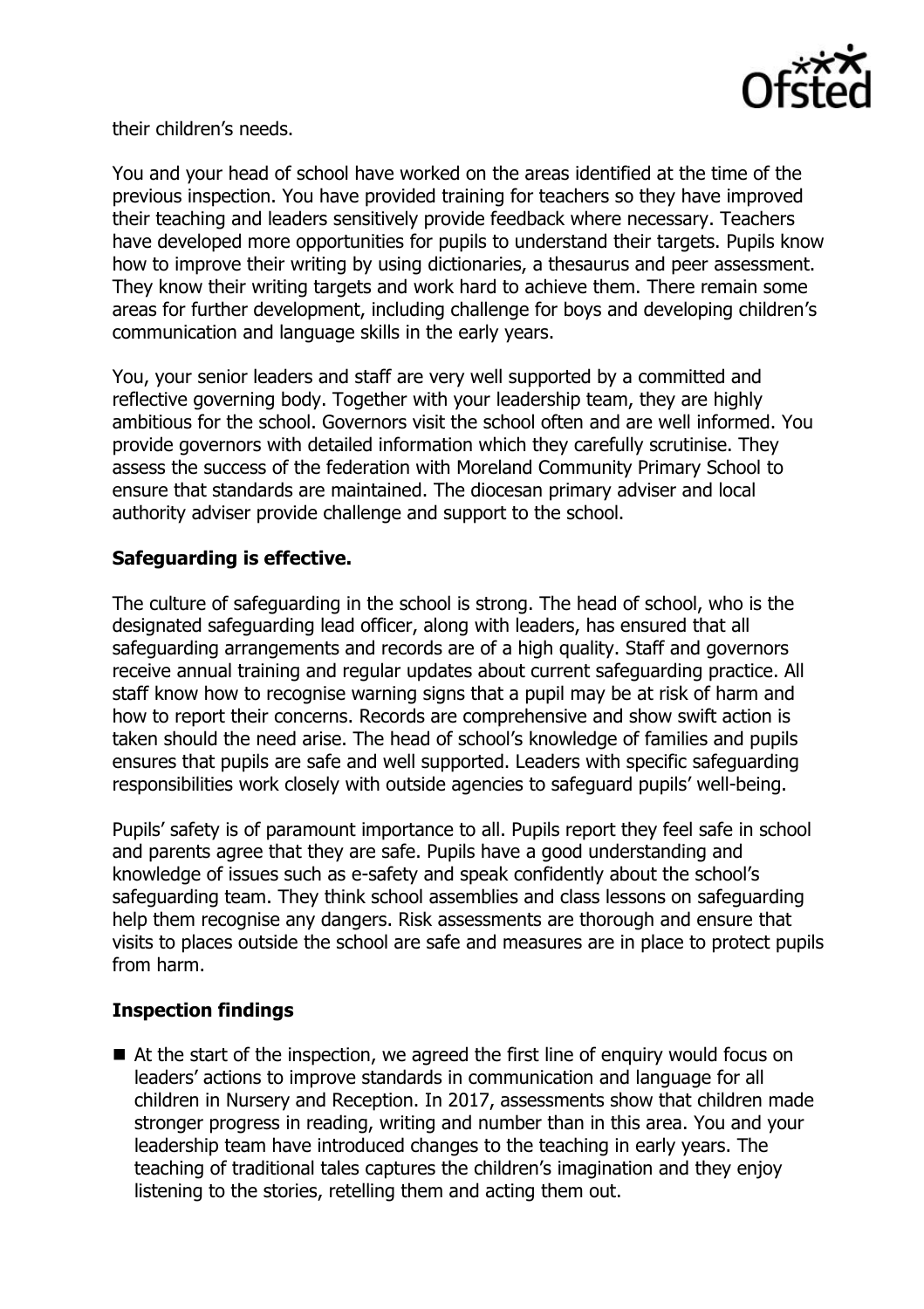

- Some children in Nursery listen carefully and respond appropriately to questions when engaged in other activities. For example, they were fully involved in rolling out and making play dough shapes but were able to talk about their shapes confidently. After listening to the story of 'The three little pigs', a group of children were able to retell and act out the story. In the Reception class, children were retelling the story of 'The enormous turnip' using a story map. They could repeat the refrain, 'They pulled and they pulled but the turnip would not budge.'
- Children are able to identify the main characters in stories but are not alwavs expected to answer in sentences. At times, when children use the incorrect gender, they are not corrected. Pupils who have SEN and/or disabilities are well supported with visual resources so they can take part fully in lessons. Children are developing their understanding of language and using well-known refrains. Their vocabulary and understanding of new words is growing but there is more work to do in this area.
- The second line of enquiry focused on the support and challenge for boys in key stage 2. Leaders have analysed the progress and attainment of boys in Year 6 2017 assessments. You, your leaders and governors have rightly prioritised improving boys' skills, knowledge and understanding to enable them to reach the higher standards.
- Teachers accurately assess boys' progress and attainment in reading, writing and mathematics. Teachers plan work in these areas that is typically demanding for boys' abilities. Boys especially enjoy science and carrying out scientific investigations. Their science books show they are able to reason, explain and evaluate their results. These books show progress and many boys are working at the higher standard. Boys spoke enthusiastically about the 'dreamcatcher' assemblies which inspire them to have high aspirations. They explained that different people are invited into school to tell them about their jobs or university placements. One Year 5 boy said: 'If you want to do a job, people come into school as role models and tell us what we need to learn.'
- Boys in different classes speak confidently about their work and can explain their targets. They know how to improve their writing and mathematics and are proud of their work. Boys work hard and are focused on their tasks. They are able to share ideas and work together. This was evident in a Year 6 class where pupils were writing scripts based on the 'Just so' stories. They enjoyed the challenge of preparing the script, acting it out and recording their short play on a tablet computer. They were able to edit and improve their script. Boys' writing in the wider curriculum is not as good as in their literacy books. Handwriting and presentation in some subjects are poor. Feedback to boys in some classes does not challenge them to improve their work, in line with the school's policy.
- The final key line of enquiry focused on the challenge in reading and writing for most-able disadvantaged pupils. In 2017, the attainment of disadvantaged children in the Reception class and pupils in Year 2 was below the national average and their peers. Another reason for this to be considered was because information on the school website regarding the pupil premium funding was out of date. However, this was immediately rectified.
- Leaders have put in place a number of measures to enable disadvantaged pupils to